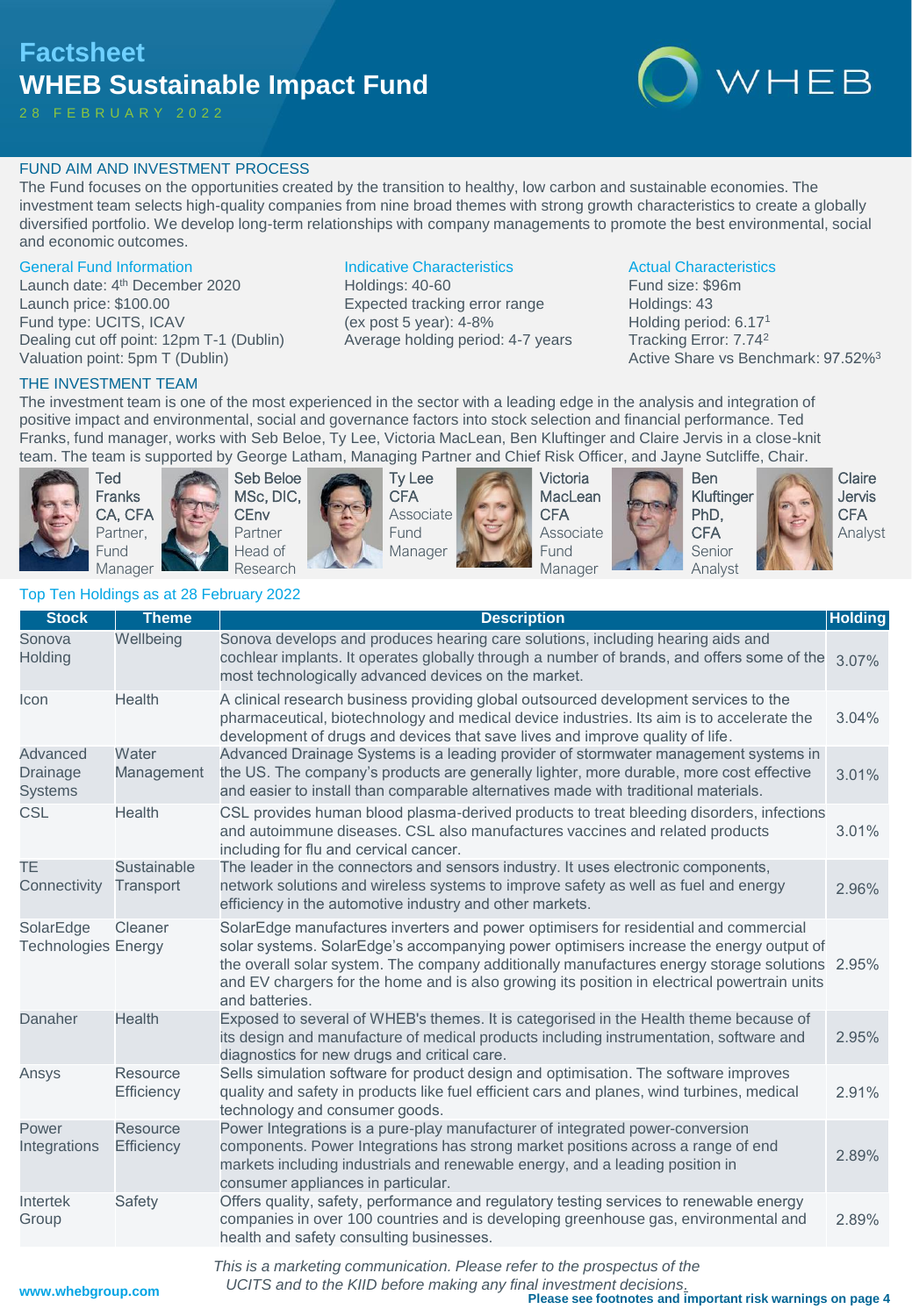

| Biggest Movers over the month in local currency - Top 3 and Bottom 3 Performers |                                    |                                                                                                                            |  |  |  |  |
|---------------------------------------------------------------------------------|------------------------------------|----------------------------------------------------------------------------------------------------------------------------|--|--|--|--|
| <b>Stock Name</b>                                                               | Performance in Month What Happened |                                                                                                                            |  |  |  |  |
| SolarEdge Technologies                                                          | $+34.09%$                          | Renewable energy stocks benefitting strongly from escalating energy costs                                                  |  |  |  |  |
| <b>Vestas Wind</b>                                                              | $+22.92%$                          | Renewable energy stocks benefitting strongly from escalating energy costs                                                  |  |  |  |  |
| Power Integrations                                                              | $+11.73%$                          | Delivering above consensus results and showing initial traction with<br>automotive OEMs (original equipment manufacturers) |  |  |  |  |
|                                                                                 |                                    |                                                                                                                            |  |  |  |  |
| <b>HelloFresh</b>                                                               | $-16.50\%$                         | Continued profit taking due to concerns about margin outlook and post-<br>Covid growth profile                             |  |  |  |  |
| Xylem                                                                           | $-15.02\%$                         | Disappointing 2022 guidance due to major headwinds from components<br>shortage impacting revenues                          |  |  |  |  |
| Infineon Technologies                                                           | $-14.64%$                          | Continued profit taking despite strong results as market rotating away from<br>quality growth companies                    |  |  |  |  |

### Significant Portfolio Changes

| <b>Stock</b><br><b>Name</b> | <b>Purchase</b><br>or sale | <b>Theme</b>                     | Brief description of purchase or sale rationale                                                                                                                                              |
|-----------------------------|----------------------------|----------------------------------|----------------------------------------------------------------------------------------------------------------------------------------------------------------------------------------------|
| Hamamatsu Purchase          |                            | <b>Health</b>                    | Attractive exposure to battery management, LiDAR (light detection and ranging)<br>and environmental testing.                                                                                 |
| Spirax-<br>Sarco            | Purchase                   | <b>Resource Efficiency</b>       | Leading steam-solution provider with a high quality business model and "magic<br>margin" expansion. Market rotation created an attractive entry opportunity.                                 |
| Trane                       | Purchase                   | <b>Resource Efficiency</b>       | Clear leader on sustainability within the HVAC space with a data-driven<br>approach to efficiency savings for customers.                                                                     |
| Trimble                     | Purchase                   | <b>Resource Efficiency</b>       | Position technology tools/service provider offering sustainability-focused<br>solutions across a wide range of industries.                                                                   |
| <b>Hikma</b>                | Sale                       | <b>Health</b>                    | Generics face continuous pricing pressure and product launches have<br>disappointed.                                                                                                         |
| Horiba                      | Sale                       | Environmental<br><b>Services</b> | Core car emission testing under structural pressure and nascent battery testing<br>becoming increasingly competitive. Also, less impactful semiconductor segment<br>has grown in proportion. |
| Lennox                      | <b>Sale</b>                | <b>Resource Efficiency</b>       | Preference for Trane as sustainability-driven growth potential higher in the<br>commercial and industrial markets than residential.                                                          |
| Orpea                       | Sale                       | Well-being                       | Recent allegations raise serious questions in short term and potentially more<br>structurally about the nursing home sector.                                                                 |
| Wabtec                      | Sale                       |                                  | Sustainable Transport Decreasing conviction in growth from investment in rail infrastructure.                                                                                                |

### PORTFOLIO ANALYSIS AS AT 28 February 2022<sup>4</sup>

### Theme Allocation

| <b>Resource Efficiency</b>    | 25.97% |
|-------------------------------|--------|
| <b>Cleaner Energy</b>         | 6.35%  |
| <b>Environmental Services</b> | 9.21%  |
| Sustainable Transport         | 10.86% |
| <b>Water Management</b>       | 7.03%  |
| Health                        | 22.93% |
| Safety                        | 5.17%  |
| Wellbeing                     | 9.88%  |
| Education                     | 1.48%  |
| Cash                          | 1.12%  |



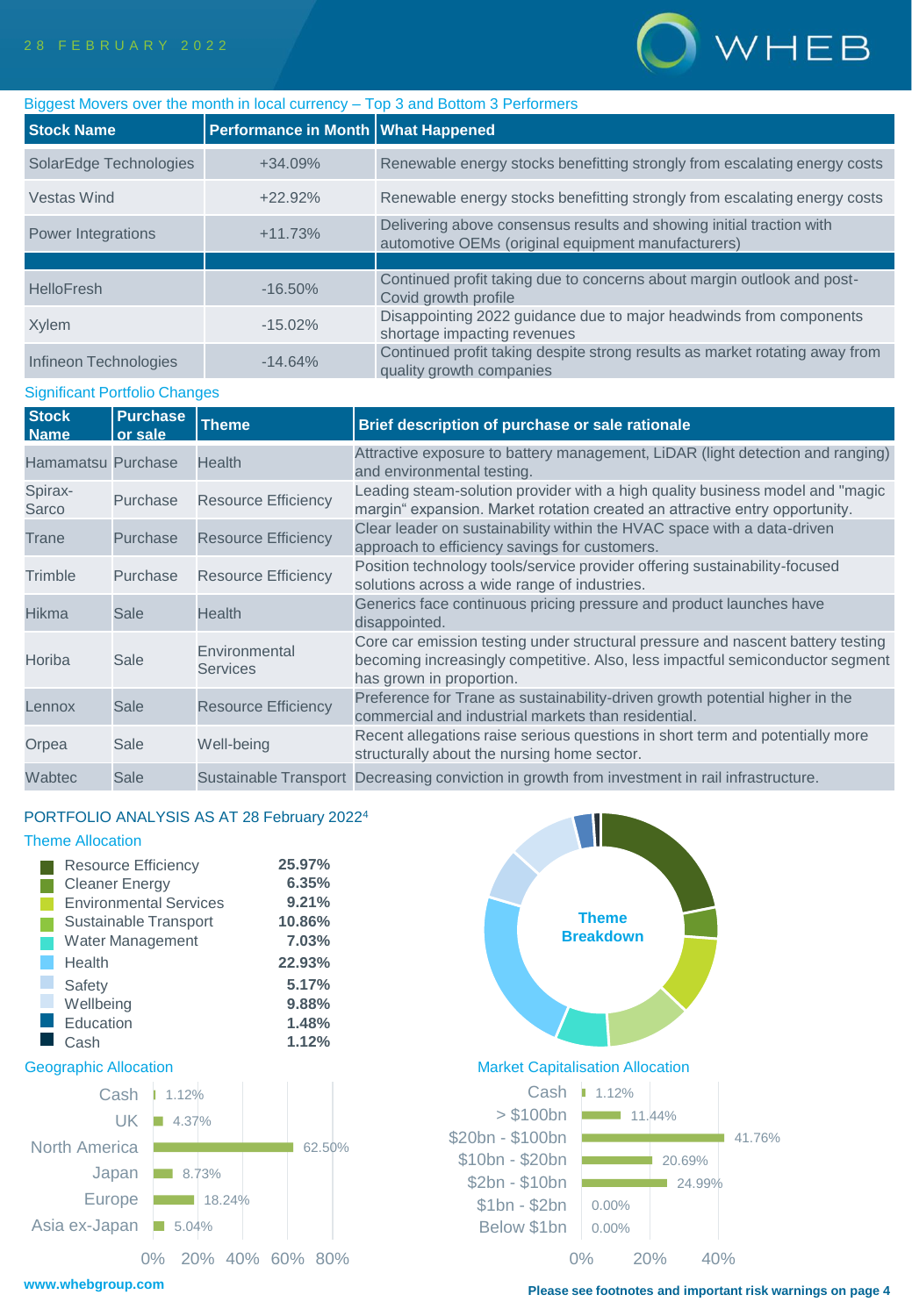

### Alignment with UN SDGs



### Comparative Performance<sup>5</sup> (Figures are historic and past performance does not predict future returns.)

| <b>Cumulative Performance</b>                                   | 5 years   | 3 years   | 12 months | Year to date | 3 months   | 1 month  |
|-----------------------------------------------------------------|-----------|-----------|-----------|--------------|------------|----------|
| <b>WHEB Sustainable Impact</b><br><b>Fund (C EUR) 1.03% OCF</b> | <b>NA</b> | <b>NA</b> | $7.55\%$  | $-13.21\%$   | $-10.51\%$ | $-1.78%$ |
| <b>MSCI World Total Return</b><br><b>EUR</b>                    | 67.12%    | 51.95%    | 19.68%    | $-6.54%$     | $-3.54\%$  | $-2.72%$ |

### Reference Portfolio Performance<sup>6</sup> (Figures are historic and past performance does not predict future returns.)

| <b>Cumulative Performance</b>                           | 5 years                      | 3 years                       | 12 months |                               | Year to date | 3 months                        | 1 month                         |
|---------------------------------------------------------|------------------------------|-------------------------------|-----------|-------------------------------|--------------|---------------------------------|---------------------------------|
| <b>Reference Portfolio EUR:</b><br><b>Net 1.03% OCF</b> | 51.70%                       | 35.84%                        | 6.43%     |                               | $-13.80\%$   | $-11.98\%$                      | $-0.33%$                        |
| <b>MSCI World Total Return</b><br><b>EUR</b>            | 67.12%                       | 51.95%                        | 19.68%    |                               | $-6.54%$     | $-3.54\%$                       | $-2.72%$                        |
| <b>Discrete Performance</b>                             | Feb 2021-<br><b>Feb 2022</b> | Feb 2020 -<br><b>Feb 2021</b> |           | Feb 2019 -<br><b>Feb 2020</b> |              | $Feb 2018 -$<br><b>Feb 2019</b> | $Feb 2017 -$<br><b>Feb 2018</b> |
| <b>Reference Portfolio EUR:</b><br><b>Net 1.03% OCF</b> | 6.43%                        | 22.52%                        |           | 4.17%                         |              | 3.73%                           | 7.30%                           |
| <b>MSCI World Total Return</b><br><b>EUR</b>            | 19.68%                       | 17.05%                        |           | 8.47%                         |              | 7.57%                           | 2.25%                           |

### SHARE CLASS AND FUND INFORMATION

The WHEB Sustainable Impact Fund is a Fund of the WHEB Asset Management Fund's ICAV, an open-ended umbrella fund with segregated liability between Funds authorised by the Central Bank of Ireland pursuant to the UCITS Regulations and offering daily liquidity.

| <b>Shareclass</b> | <b>Currency</b> | <b>Price</b> | <b>Ongoing Charges and</b><br>$Fees^7$ | <b>ISIN</b>  |
|-------------------|-----------------|--------------|----------------------------------------|--------------|
| A Accumulation    | <b>USD</b>      | 92.52        | 1.68%                                  | IE00BMBQDM35 |
| A Accumulation    | <b>EUR</b>      | 99.66        | 1.68%                                  | IE00BMBQDN42 |
| A Accumulation    | <b>CHF</b>      | 95.17        | 1.68%                                  | IE00BMBQDP65 |
| C Accumulation    | <b>USD</b>      | 101.48       | 1.03%                                  | IE00BMBQDQ72 |
| C Accumulation    | <b>EUR</b>      | 109.94       | 1.03%                                  | IE00BMBQDR89 |
| C Accumulation    | <b>CHF</b>      | 104.62       | 1.03%                                  | IE00BMBQDS96 |
| C Accumulation    | <b>GBP</b>      | 101.87       | 1.03%                                  | IE00BMBQDT04 |

### Key Dates

Annual report 31 December, interim report 30 June

Management Company:

FundRock Management Company S.A.



Fund Administrator: Société Générale Securities Services

SGSS (Ireland) Limited